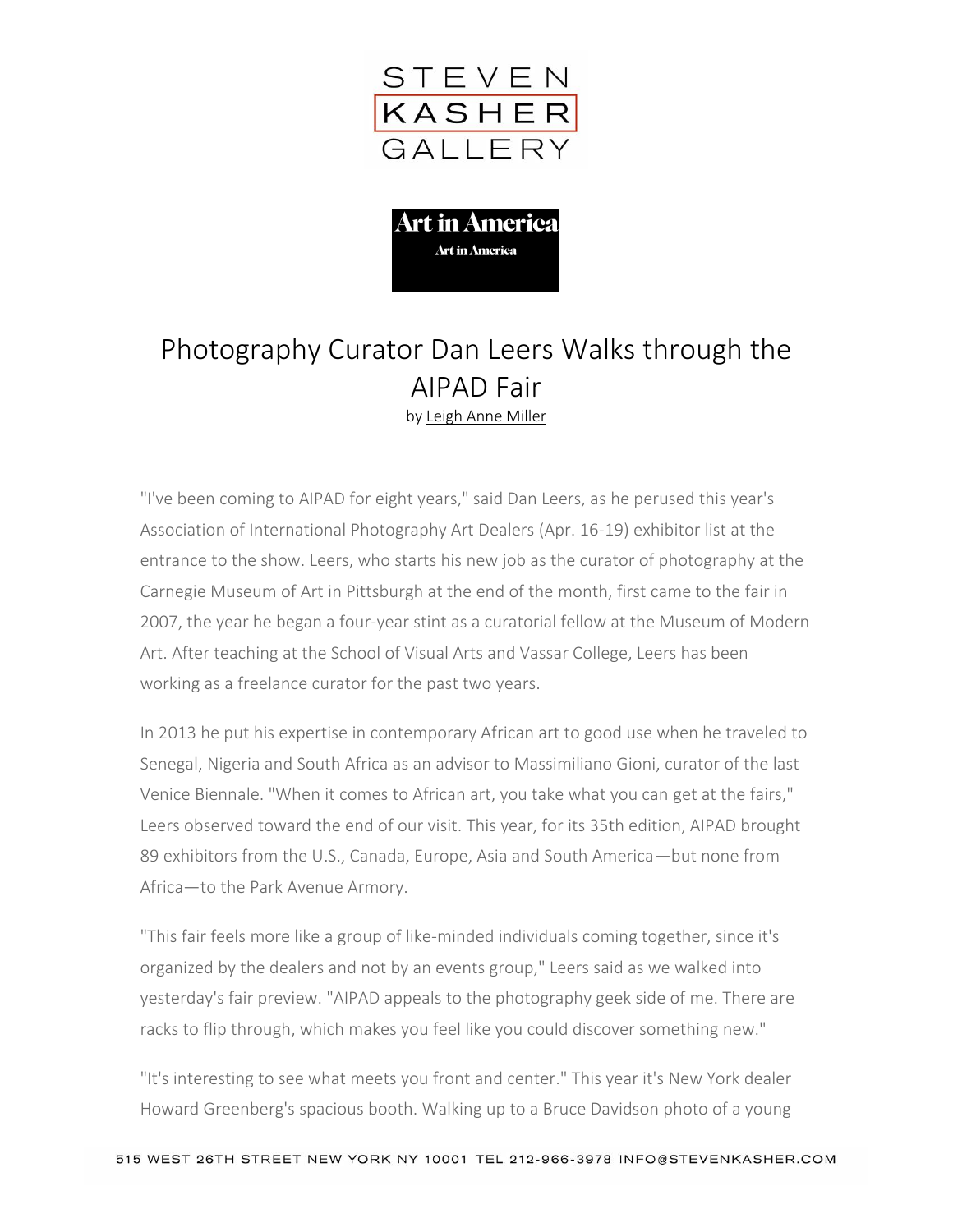

man on the subway, Leers remarked that he's been thinking about curating a show on the topic of transportation. Hanging on the outside of Greenberg's booth is a series (ca. 2012) of photos by Thomas Roma, who has shot churches, people on the subway and, in this case, shadows of dogs in a dog park, all in Brooklyn. "I really admire Roma's commitment to place," Leers commented. "He shows Brooklyn through so many different lenses."

Next up was Robert Mann, who is showing contemporary Cuban photography as a companion show to "The Light in Cuban Eyes," currently on view at the dealer's Chelsea gallery. Mann had been working on the exhibition for nearly a year, so the timing, given recent news reports about thawing U.S.-Cuban relations, was fortuitous. "We had more than 12 artists from Cuba at the opening," gallery director Caroline Wall remarked.

"Another idea I've been thinking about for a while is the moon," Leers said, walking into Sasha Wolf Gallery's somber navy-walled booth. On the right, Wolf had six prints photograms and chemograms—from Caleb Charland's new series "Penumbras." The young Maine-based artist experiments with materials like baking soda, votive candles and glow in the dark powder to make his eerie prints.

As we strolled down the aisles, Leers zeroed in on a photograph in the corner of Steven Kasher Gallery's somewhat chaotically installed booth. "This is one of my all-time favorite pictures," he said, pointing out *Butterfly Boy* (1949)*—*Jerome Liebling's portrait of an African-American child in shorts, a cap and a wool coat buttoned only at his neck. "I can just imagine the photographer asking the kid a question, and him shrugging," Leers said, mimicking the boy's playful pose with his hands in his pockets, his coat fluttering open.

At Yossi Milo, Leers closely examined a new series of prints by Marco Breuer, observing the trend of cameraless abstract art. Breuer, Milo explained, was continuing his experimentation with manipulating photographic paper. Whereas before he folded and scraped it in a seemingly overworked way, these new works are more loose and gestural,